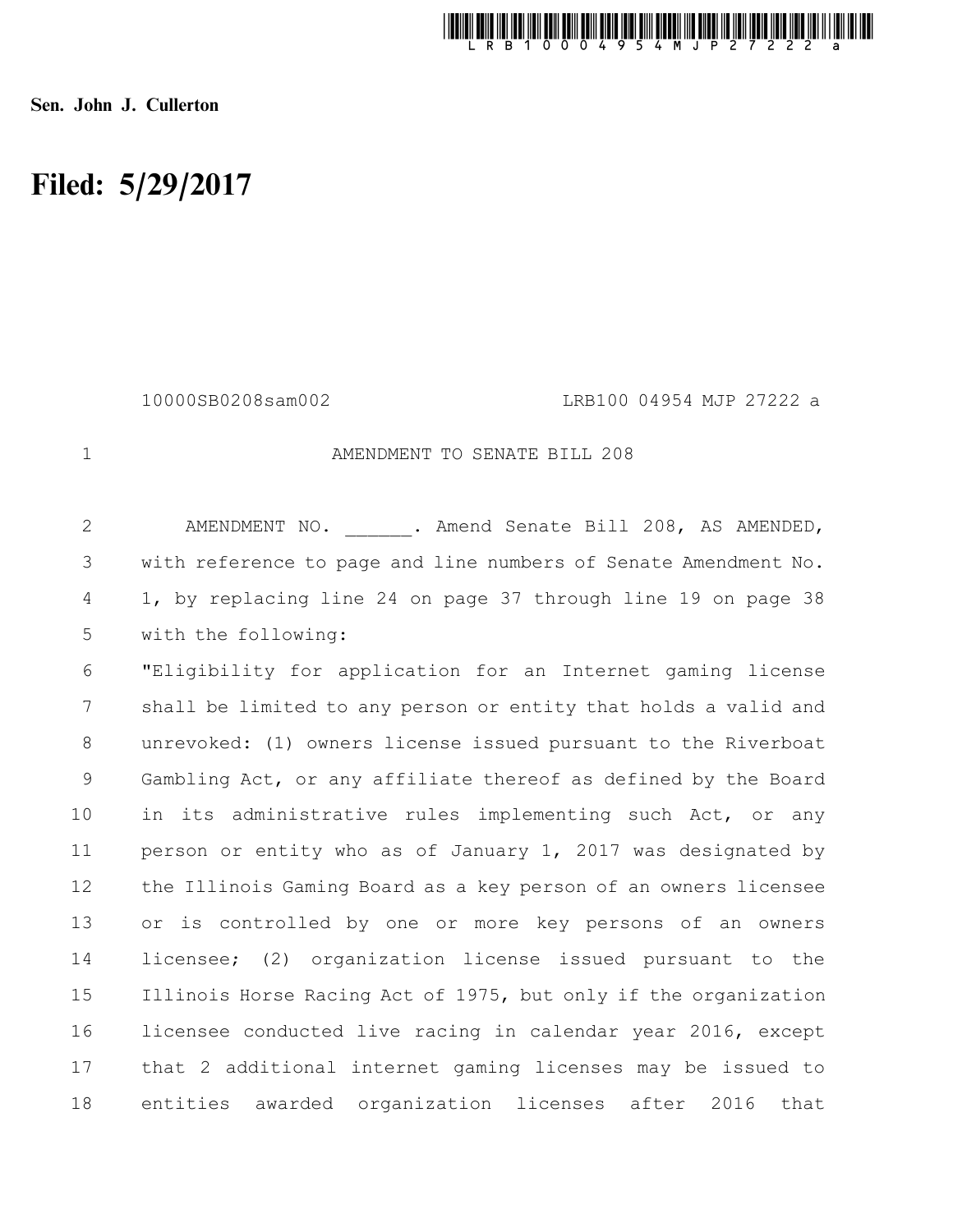10000SB0208sam002 -2- LRB100 04954 MJP 27222 a

exclusively conduct standardbred racing; or (3) advance deposit wagering license issued pursuant to the Illinois Horse Racing Act of 1975, but only if the advance deposit wagering licensee conducted advance deposit wagering in Illinois and handled in excess of \$1,000,000 in calendar year 2016."; and 1 2 3 4 5

on page 40, immediately below line 9, by inserting the following: 6 7

"Section 5-26. Initial license and renewal requirements for Internet gaming licenses obtained by an organization licensee. 8 9 10

(a) No internet gaming license may be awarded to or renewed for any entity that is eligible for an Internet gaming license because of an organization license awarded by the Illinois Racing Board, unless they meet the following criteria: 11 12 13 14

(1) The entity must hold a valid organization license awarded by the Illinois Racing Board for the term of the license. 15 16 17

(2) The entity must hold an inter-track wagering license awarded by the Illinois Racing Board for the term of the license. 18 19 20

(3) The entity, for the term of the license, must have a signed contract with the horsemen association representing the largest number of owners, trainers, jockeys, or standardbred drivers who race horses at that 21 22 23 24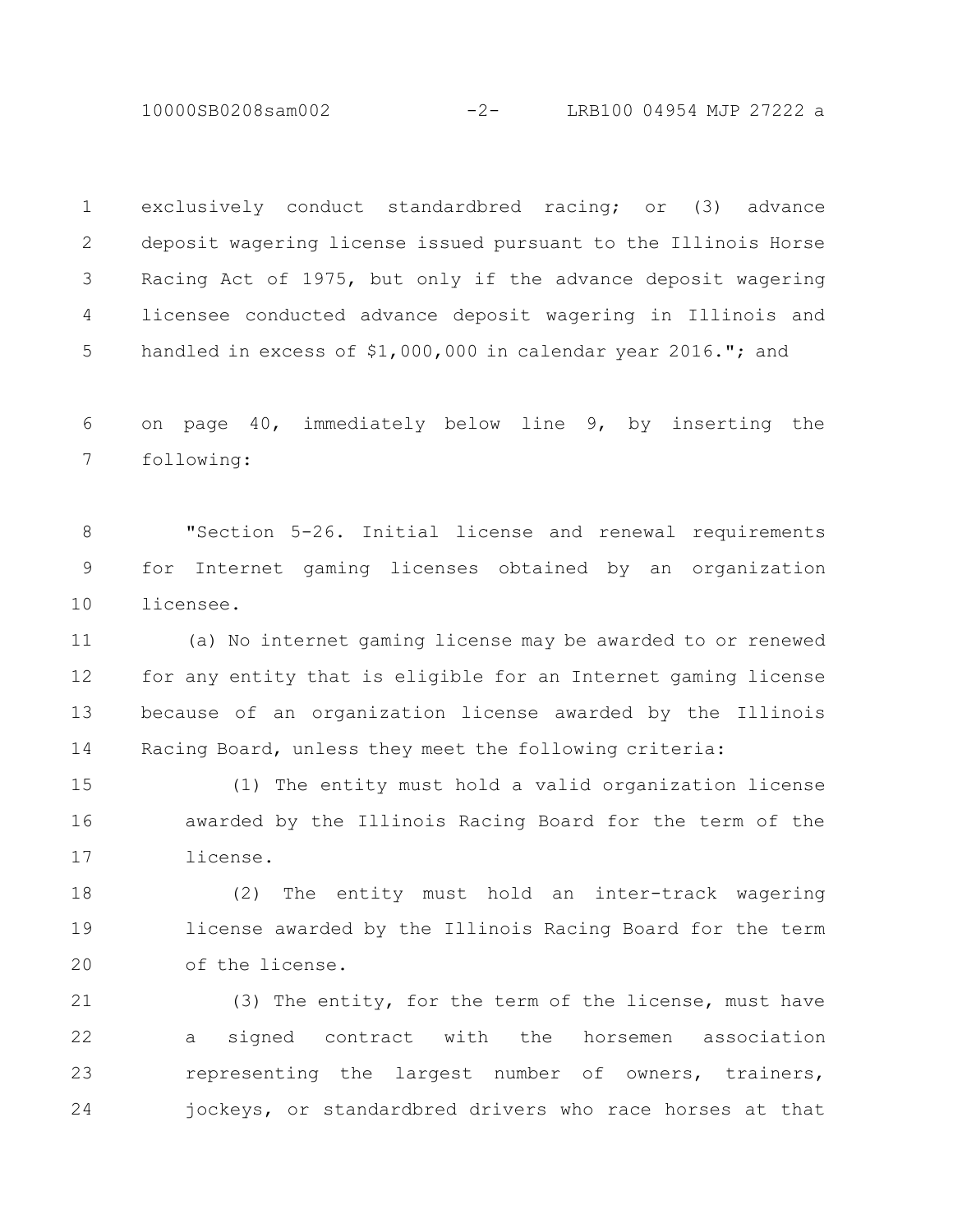10000SB0208sam002 -3- LRB100 04954 MJP 27222 a

organization licensee's racing meeting and that stipulates the number of races to be conducted at the racing meeting and that contains penalties for failure to conduct those races. 1 2 3 4

(4) The entity, for the term of the license, may not receive any money otherwise payable as purses under paragraph (13) of subsection (g) of Section 26 of the Illinois Horse Racing Act of 1975. 5 6 7 8

(5) The entity must deposit its gross gaming revenue into the Horse Racing Internet Purse Fund on a monthly basis according to the following schedule: 9 10 11

(A) 25% of gross gaming revenue up to and including \$999,999; 12 13

(B) 30% of gross gaming revenue greater than \$999,999 but not more than \$1,500,000; and 14 15

(C) 33% of gross gaming revenue in excess of \$1,500,000. 16 17

(6) The entity may not receive any proceeds from gross gaming revenue during any period that gross gaming revenues are not being deposited into the Horse Racing Internet Purse Fund. 18 19 20 21

(b) The Illinois Gaming Board shall study the viability and benefit of providing an Internet gaming license to the horsemen association representing the largest number of owners, training jockeys, or standardbred drivers who race horses at an organization licensee's racing meetings, and shall prepare a 22 23 24 25 26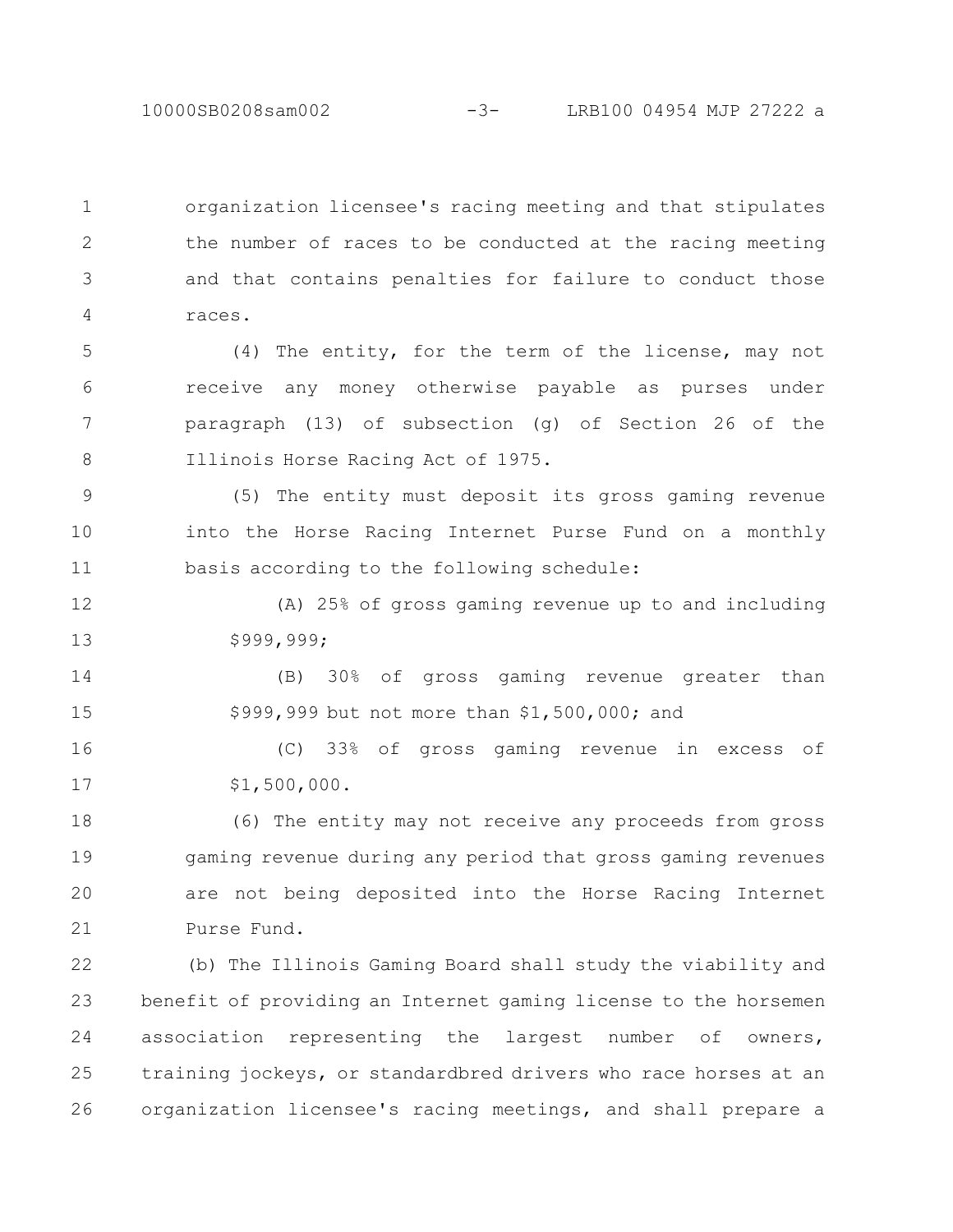10000SB0208sam002 -4- LRB100 04954 MJP 27222 a

report for the Illinois General Assembly and the Governor no later than 12 months after the effective date of this Act. 1 2

Section 5-27. Initial license and renewal requirements for Internet gaming licenses obtained by an advance deposit wagering licensee. 3 4 5

(a) No Internet gaming license may be awarded to or renewed for any entity that is eligible for an Internet gaming license because of an advance deposit wagering license awarded by the Illinois Racing Board, unless it meets the following criteria: 6 7 8 9

(1) The entity must hold a valid advance deposit wagering license awarded by the Illinois Racing Board for the term of the Internet gaming license. 10 11 12

(2) The entity must deposit its gross gaming revenue into the Horse Racing Internet Purse Fund on a monthly basis according to the following schedule: 13 14 15

(A) 25% of gross gaming revenue up to and including \$999,999; 16 17

(B) 30% of gross gaming revenue greater than \$999,999 but not more than \$1,500,000; and 18 19

(C) 33% of gross gaming revenue in excess of \$1,500,000. 20 21

(3) The entity may not receive any proceeds from gross gaming revenue during any period that gross gaming revenues are not being deposited into the Horse Racing Internet Purse Fund."; and 22 23 24 25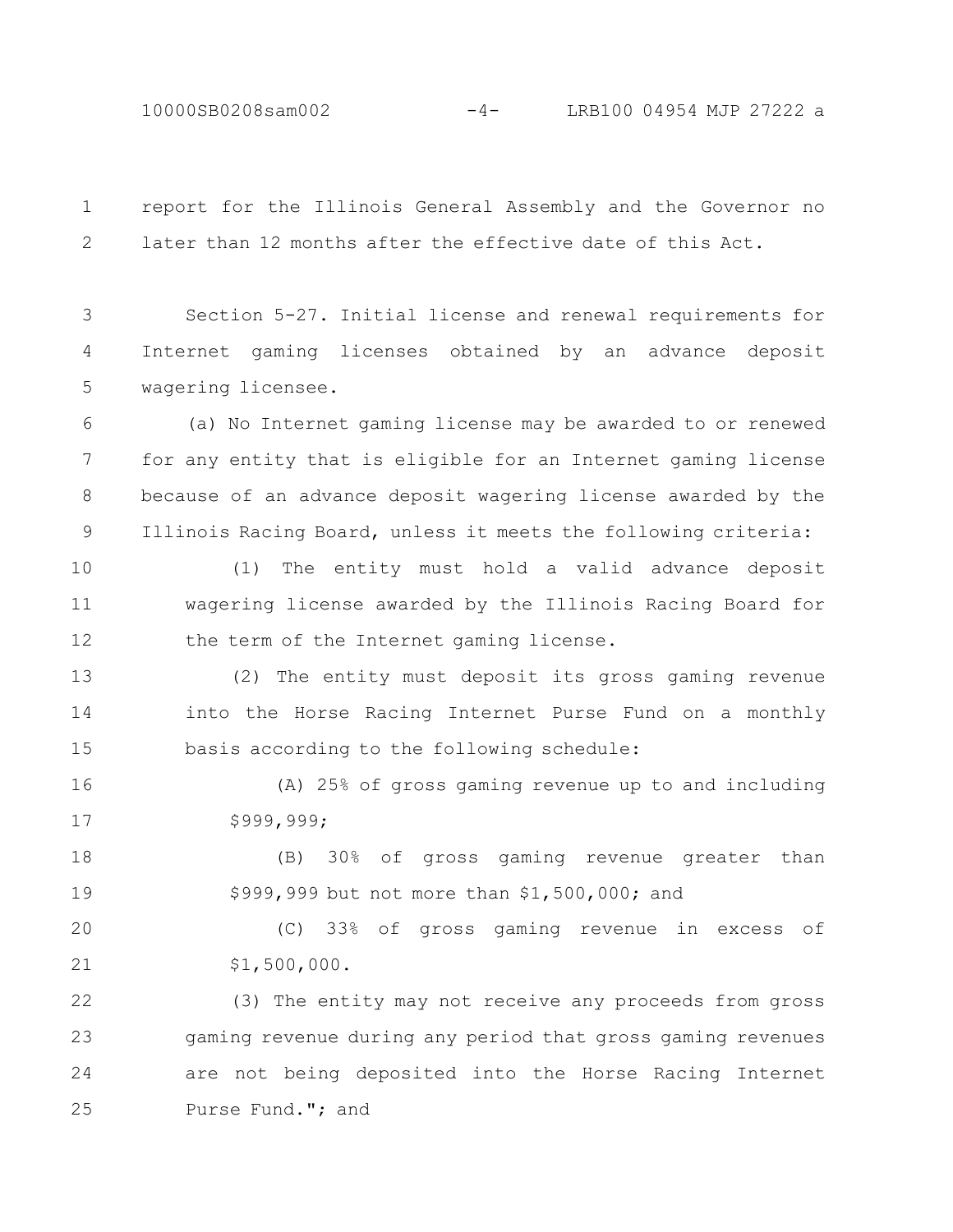10000SB0208sam002 -5- LRB100 04954 MJP 27222 a

on page 57, immediately below line 18, by inserting the following: 1 2

"Section 5-57. Horse Racing Internet Purse Fund. 3

(a) There is created in the State treasury a non-appropriated trust fund held separately from State moneys to be known as the Horse Racing Internet Purse Fund. The Fund shall consist of moneys paid into it under Sections 5-26 and 5-27 of this Act. The Fund shall be administered by the Illinois Racing Board, and is not subject to administrative charges or chargebacks, including, but not limited to, those authorized under Section 8h of the State Finance Act. 4 5 6 7 8 9 10 11

(b) The moneys deposited into the Fund shall be distributed monthly as purses by the Illinois Racing Board as follows: 12 13

(1) 31% of the moneys in the Fund to organization licensees conducting standardbred racing, distributed pro rata based on racing days awarded by the Illinois Racing Board. 14 15 16 17

(2) 69% of the moneys in the Fund to organization licensees conducting thoroughbred racing, distributed pro rata based on racing days awarded by the Illinois Racing Board. 18 19 20 21

(c) The gross gaming revenue deposited into this Fund is not tax proceeds nor property of the State."; and 22 23